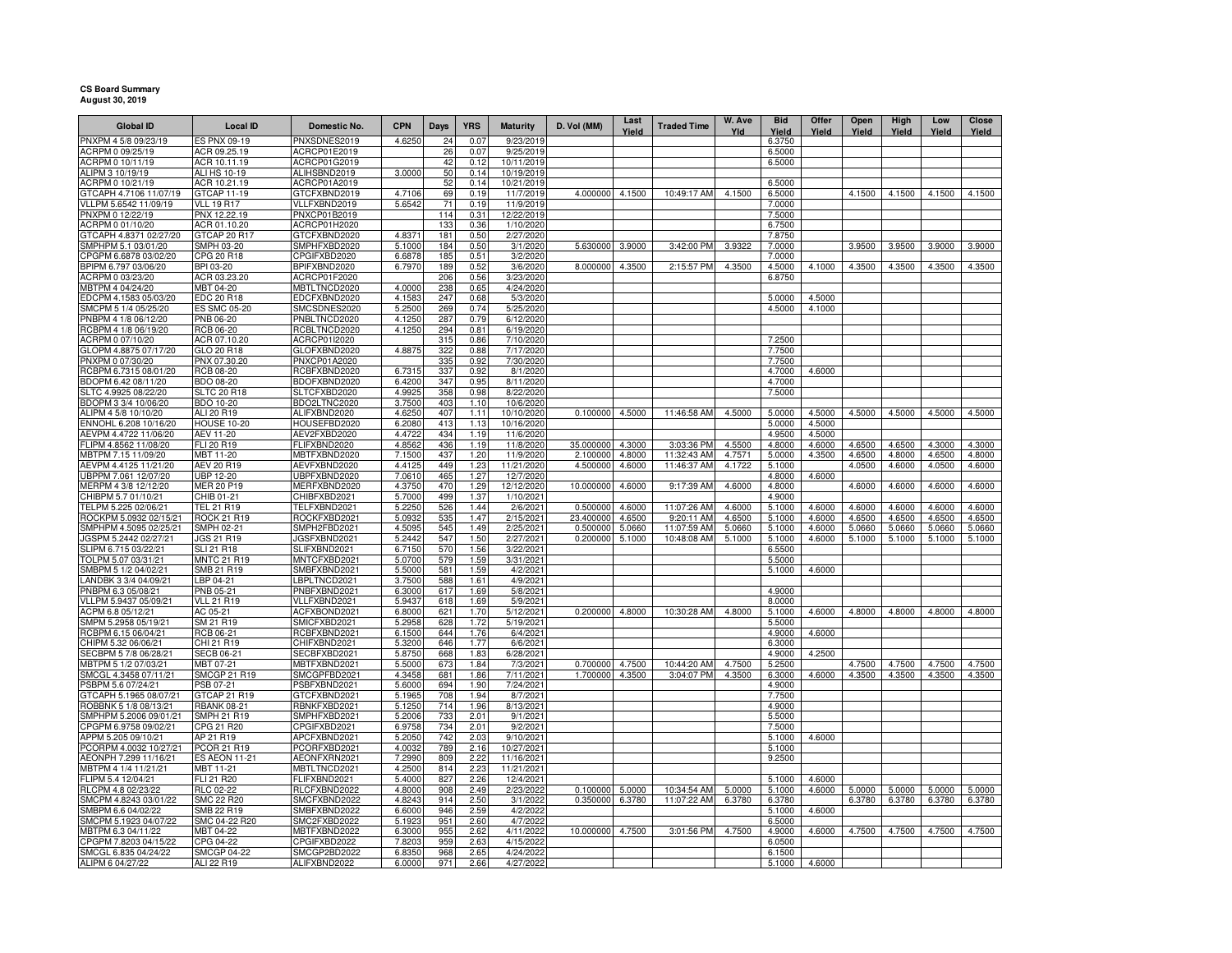| <b>Global ID</b>                                | <b>Local ID</b>                          | Domestic No.                 | <b>CPN</b>       | Days         | <b>YRS</b>   | <b>Maturity</b>         | D. Vol (MM)       | Last<br>Yield | <b>Traded Time</b> | W. Ave<br>Yld | <b>Bid</b><br>Yield | Offer<br>Yield | Open<br>Yield | High<br>Yield | Low<br>Yield | <b>Close</b><br>Yield |
|-------------------------------------------------|------------------------------------------|------------------------------|------------------|--------------|--------------|-------------------------|-------------------|---------------|--------------------|---------------|---------------------|----------------|---------------|---------------|--------------|-----------------------|
| ALIPM 4 1/2 04/29/22                            | ALI 22 4.5                               | ALI2FXBD2022                 | 4.5000           | 973          | 2.66         | 4/29/2022               |                   |               |                    |               | 5.1000              | 4.6000         |               |               |              |                       |
| PSBPM 3 1/2 04/30/22                            | PSB 04-22                                | PSBLTNCD2022                 | 3.5000           | 974          | 2.67         | 4/30/2022               |                   |               |                    |               |                     |                |               |               |              |                       |
| SMPHPM 6.2223 05/17/22                          | <b>SMPH 05-22</b>                        | SMPHFXBD2022                 | 6.2223           | 991          | 2.71         | 5/17/2022               | 1.000000          | 5.4180        | 11:41:36 AM        | 5.4180        | 6.2500              |                | 5.4180        | 5.4180        | 5.4180       | 5.4180                |
| CHIBPM 3 1/4 05/18/22<br>SLTC 5.5796 05/22/22   | CHIB 05-22<br><b>SLTC 22 R20</b>         | CHIBLTNC2022<br>SLTCFXBD2022 | 3.2500<br>5.5796 | 992<br>996   | 2.72<br>2.73 | 5/18/2022<br>5/22/2022  |                   |               |                    |               | 5.1000              | 4.6000         |               |               |              |                       |
| JBPPM 6 06/03/22                                | JBP 06-22                                | JBPFXBND2022                 | 6.0000           | 1008         | 2.76         | 6/3/2022                |                   |               |                    |               | 4.9000              |                |               |               |              |                       |
| PNBPM 3 1/4 06/06/22                            | PNB 06-22                                | PNBLTNCD2022                 | 3.2500           | 1011         | 2.77         | 6/6/2022                |                   |               |                    |               |                     |                |               |               |              |                       |
| ENNOHL 6.131 07/16/22                           | <b>HOUSE 22 R20</b>                      | HOUSEFBD2022                 | 6.1310           | 1051         | 2.88         | 7/16/2022               |                   |               |                    |               | 7.0000              |                |               |               |              |                       |
| SMPM 6.9442 07/16/22                            | SM 22 R19                                | SMICFXBD2022                 | 6.9442           | 1051         | 2.88         | 7/16/2022               |                   |               |                    |               | 5.7500              |                |               |               |              |                       |
| AEVPM 5.0056 08/06/22                           | AEV 22 R20                               | AEVFXBND2022                 | 5.0056           | 1072         | 2.94         | 8/6/2022                | 4.400000          | 4.7000        | 11:46:41 AM        | 4.5091        | 5.2000              |                | 4.3500        | 4.7000        | 4.3500       | 4.7000                |
| FLIPM 5.3567 08/20/22                           | FLI 22 R20                               | FLIFXBND2022                 | 5.3567           | 1086         | 2.97         | 8/20/2022               |                   |               |                    |               | 6.2500              |                |               |               |              |                       |
| EWPM 4 09/21/22<br>PNBPM 3 3/4 10/27/22         | EW 09-22<br>PNB 10-22                    | EWBLTNCD2022<br>PNB2LTNC2022 | 4.0000<br>3.7500 | 1118<br>1154 | 3.06<br>3.16 | 9/21/2022<br>10/27/2022 |                   |               |                    |               |                     |                |               |               |              |                       |
| CHIBPM 3.65 12/02/22                            | CHIB 12-22                               | CHIB2LTN2022                 | 3.6500           | 1190         | 3.26         | 12/2/2022               |                   |               |                    |               |                     |                |               |               |              |                       |
| ROBBNK 4 1/8 12/16/22                           | <b>RBANK 12-22</b>                       | RBANKLTN2022                 | 4.1250           | 1204         | 3.30         | 12/16/2022              |                   |               |                    |               |                     |                |               |               |              |                       |
| SMCGL 5 3/8 12/22/22                            | SMCGP 22 R20                             | SMCGPFBD2022                 | 5.3750           | 1210         | 3.31         | 12/22/2022              | 0.060000          | 5.6560        | 10:23:52 AM        | 5.6560        | 6.6250              |                | 5.6560        | 5.6560        | 5.6560       | 5.6560                |
| LIPM 5.0496 01/07/23                            | CPI 01-23 R20                            | CPIFXBND2023                 | 5.0496           | 1226         | 3.36         | 1/7/2023                |                   |               |                    |               | 5.9500              |                |               |               |              |                       |
| RCBPM 3 3/4 02/11/23                            | RCB 02-23                                | RCBLTNCD2023                 | 3.7500           | 1261         | 3.45         | 2/11/2023               |                   |               |                    |               |                     |                |               |               |              |                       |
| BDOPM 3 5/8 02/18/23                            | BDO 02-23                                | BDOLTNCD2023                 | 3.6250           | 1268         | 3.47         | 2/18/2023               |                   |               |                    |               |                     |                |               |               |              |                       |
| GTCAPH 5.0937 02/27/23<br>SMPHPM 5.663 03/01/23 | GTCAP 23 R20<br>SMPH 23 R21              | GTCFXBND2023<br>SMPHFXBD2023 | 5.0937<br>5.6630 | 1277<br>1279 | 3.5C<br>3.50 | 2/27/2023<br>3/1/202    | 1.100000          | 5.5000        | 10:45:08 AM        | 5.0909        | 8.2000<br>6.0000    |                | 5.0500        | 5.5000        | 5.0500       | 5.5000                |
| SMCPM 6 1/4 03/19/23                            | SMC 23 R21                               | SMCFXBND2023                 | 6.2500           | 1297         | 3.55         | 3/19/2023               | 2.190000          | 5.2000        | 11:58:45 AM        | 4.8758        | 5.2000              | 4.7000         | 4.7000        | 5.2000        | 4.7000       | 5.2000                |
| PNBPM 3 7/8 04/26/23                            | PNB 04-23                                | PNBLTNCD2023                 | 3.8750           | 1335         | 3.66         | 4/26/202                |                   |               |                    |               |                     |                |               |               |              |                       |
| EDCPM 4.7312 05/03/23                           | EDC 23 R19                               | EDCFXBND2023                 | 4.7312           | 1342         | 3.67         | 5/3/2023                |                   |               |                    |               | 5.2000              | 4.7000         |               |               |              |                       |
| SECBPM 3 7/8 05/08/23                           | SECB 05-23                               | SECBLTNC2023                 | 3.8750           | 1347         | 3.69         | 5/8/202                 |                   |               |                    |               |                     |                |               |               |              |                       |
| BPIPM 3 3/4 05/24/23                            | BPI 05-23                                | BPILTNCD2023                 | 3.7500           | 1363         | 3.73         | 5/24/2023               |                   |               |                    |               |                     |                |               |               |              |                       |
| ACPM 3.92 07/07/23                              | AC 23 R22                                | ACFXBOND2023                 | 3.9200           | 1407         | 3.85         | 7/7/202                 | 5.200000          | 4.5500        | 3:51:09 PM         | 4.5923        | 5.4500              |                | 4.6500        | 4.6500        | 4.5500       | 4.5500                |
| SMCGL 4.7575 07/11/23<br>GLOPM 5.2792 07/17/23  | <b>SMCGP 23 R21</b><br>GLO 23 R20        | SMCGPFBD2023                 | 4.7575<br>5.2792 | 1411<br>1417 | 3.86<br>3.88 | 7/11/202<br>7/17/202    |                   |               |                    |               | 6.7000              | 4.7000         |               |               |              |                       |
| SMCGL 6 3/4 08/17/23                            | SMCGP 08-23 R21                          | GLOFXBND2023<br>SMCGP2BD2023 | 6.7500           | 1448         | 3.96         | 8/17/2023               |                   |               |                    |               | 5.2000<br>7.4250    |                |               |               |              |                       |
| JBPPM 4 3/8 08/21/23                            | UBP 08-23                                | UBPLTNCD2023                 | 4.3750           | 1452         | 3.98         | 8/21/2023               |                   |               |                    |               |                     |                |               |               |              |                       |
| MBTPM 3 1/2 09/19/23                            | MBT 09-23                                | MBTLTNCD2023                 | 3.5000           | 1481         | 4.06         | 9/19/2023               |                   |               |                    |               |                     |                |               |               |              |                       |
| ALIPM 7.0239 10/05/23                           | ALI 23 R21                               | ALI2FXBD2023                 | 7.0239           | 1497         | 4.10         | 10/5/2023               |                   |               |                    |               | 6.0000              |                |               |               |              |                       |
| ALIPM 3.8915 10/07/23                           | ALI 23 R22                               | ALIFXBND2023                 | 3.8915           | 1499         | 4.10         | 10/7/2023               | 45.550000 4.6000  |               | 3:24:42 PM         | 4.7078        | 5.6230              |                | 5.6000        | 5.6000        | 4.6000       | 4.6000                |
| PCORPM 4.5219 10/27/23                          | <b>PCOR 23 R21</b>                       | PCORFXBD2023                 | 4.5219           | 1519         | 4.16         | 10/27/2023              |                   |               |                    |               | 7.5000              |                |               |               |              |                       |
| SECBPM 4 1/2 11/02/23                           | <b>SECB 11-23</b><br>BDO 11-23           | SECB2LTN2023<br>BDO2LTNC2023 | 4.5000<br>4.3750 | 1525         | 4.18<br>4.19 | 11/2/2023<br>11/7/2023  |                   |               |                    |               |                     |                |               |               |              |                       |
| BDOPM 4 3/8 11/07/23<br>FLIPM 5.4333 11/08/23   | FLI 23 R20                               | FLIFXBND2023                 | 5.4333           | 1530<br>1531 | 4.19         | 11/8/2023               |                   |               |                    |               | 5.2500              |                |               |               |              |                       |
| AEONPH 7.695 11/16/23                           | <b>ES AEON 11-23</b>                     | AEONFXRN2023                 | 7.6950           | 1539         | 4.21         | 11/16/2023              |                   |               |                    |               | 9.7500              |                |               |               |              |                       |
| AEVPM 4.6188 11/21/23                           | AEV 23 R20                               | AEVFXBND2023                 | 4.6188           | 1544         | 4.23         | 11/21/2023              |                   |               |                    |               | 6.2500              |                |               |               |              |                       |
| EWPM 4 5/8 12/07/23                             | EW 12-23                                 | EWBLTNCD2023                 | 4.6250           | 1560         | 4.27         | 12/7/2023               |                   |               |                    |               |                     |                |               |               |              |                       |
| SMPM 5.159 12/09/23                             | SM 23 R21                                | SMICFXBD2023                 | 5.1590           | 1562         | 4.28         | 12/9/2023               | 1.200000 4.4000   |               | 3:34:39 PM         | 4.5083        | 5.8500              |                | 5.0500        | 5.0500        | 4.4000       | 4.4000                |
| VLLPM 8 12/21/23                                | <b>VLL 23 R21</b>                        | VLLFXBND2023                 | 8.0000           | 1574         | 4.31         | 12/21/2023              |                   |               |                    |               | 7.1750              |                |               |               |              |                       |
| CHIBPM 4.55 01/12/24<br>ROBBNK 4 7/8 01/16/24   | CHIB 01-24<br><b>RBANK 01-24</b>         | CHIBLTNC2024<br>RBANKLTN2024 | 4.5500<br>4.8750 | 1596<br>1600 | 4.37         | 1/12/2024<br>1/16/2024  |                   |               |                    |               |                     |                |               |               |              |                       |
| DCPM 6.1458 01/24/24                            | <b>FDC 24 R21</b>                        | FDCFXBND2024                 | 6.1458           | 1608         | 4.38<br>4.40 | 1/24/2024               |                   |               |                    |               | 6.1000              |                |               |               |              |                       |
| APPM 7.5095 01/25/24                            | AP 24 R22                                | APCFXBND2024                 | 7.5095           | 1609         | 4.41         | 1/25/2024               |                   |               |                    |               | 5.9630              |                |               |               |              |                       |
| ALIPM 5 01/30/24                                | ALI 24 R20                               | ALIFXBND2024                 | 5.0000           | 1614         | 4.42         | 1/30/2024               | 8.420000          | 4.8750        | 9:51:50 AM         | 4.8887        | 5.2000              | 4.7000         | 5.1500        | 5.1500        | 4.8750       | 4.8750                |
| TELPM 5.2813 02/06/24                           | <b>TEL 24 R21</b>                        | TELFXBND2024                 | 5.2813           | 1621         | 4.44         | 2/6/2024                |                   |               |                    |               | 7.0000              |                |               |               |              |                       |
| PSBPM 5 02/09/24                                | PSB 02-24                                | PSBLTNCD2024                 | 5.0000           | 1624         | 4.45         | 2/9/2024                |                   |               |                    |               |                     |                |               |               |              |                       |
| JGSPM 5.3 02/27/24                              | <b>JGS 24 R20</b>                        | JGSFXBND2024                 | 5.3000           | 1642         | 4.50         | 2/27/2024               |                   |               |                    |               | 7.0000              |                |               |               |              |                       |
| SMCPM 5.284 03/01/24<br>STIEPM 5.8085 03/23/24  | <b>SMC 24 R22</b><br>STIESG 24 R22       | SMCFXBND2024<br>STIGFXBD2024 | 5.2840<br>5.8085 | 1645<br>1667 | 4.50<br>4.56 | 3/1/2024<br>3/23/2024   | 1.000000          | 4.6500        | 2:58:48 PM         | 4.6500        | 6.4500<br>6.4500    |                | 4.6500        | 4.6500        | 4.6500       | 4.6500                |
| MEGPM 5.3535 03/28/24                           | MEG 24 R22                               | MEGFXBND2024                 | 5.3535           | 1672         | 4.58         | 3/28/2024               | 1.000000          | 5.4000        | 10:49:16 AM        | 5.4000        | 7.0000              |                | 5.4000        | 5.4000        | 5.4000       | 5.4000                |
| RCBPM 5 1/2 03/28/24                            | RCB 03-24                                | RCBLTNCD2024                 | 5.5000           | 1672         | 4.58         | 3/28/2024               |                   |               |                    |               |                     |                |               |               |              |                       |
| TOLPM 5 1/2 03/31/24                            | <b>MNTC 24 R21</b>                       | MNTCFXBD2024                 | 5.5000           | 167          | 4.59         | 3/31/2024               |                   |               |                    |               | 7.1250              |                |               |               |              |                       |
| SMBPM 6 04/02/24                                | SMB 24 R21                               | SMBFXBND2024                 | 6.0000           | 167          | 4.59         | 4/2/2024                |                   |               |                    |               | 8.5000              |                |               |               |              |                       |
| MBTPM 5 3/8 04/04/24                            | MBT 04-24                                | MBT2LTNC2024                 | 5.3750           | 1679         | 4.60         | 4/4/2024                |                   |               |                    |               |                     |                |               |               |              |                       |
| PBC 5 5/8 04/08/24                              | <b>PBCOM 04-24</b><br><b>PCOR 24 R22</b> | PBCOMLTN2024<br>PCORFXBD2024 | 5.6250           | 168<br>1694  | 4.61         | 4/8/2024                |                   |               |                    |               | 6.3000              |                |               |               |              |                       |
| PCORPM 7.8183 04/19/24<br>SMCGL 7.1783 04/24/24 | SMCGP 04-24 R22                          | SMCGP2BD2024                 | 7.8183<br>7.1783 | 1699         | 4.64<br>4.65 | 4/19/2024<br>4/24/2024  |                   |               |                    |               | 6.5000              |                |               |               |              |                       |
| SMPHPM 5.1683 05/18/24                          | SMPH 05-24 R22                           | SMPH2FBD2024                 | 5.168            | 172          | 4.72         | 5/18/2024               | 0.200000          | 5.2500        | 10:33:13 AM        | 5.2500        | 5.9150              |                | 5.2500        | 5.2500        | 5.2500       | 5.2500                |
| SMPM 5.6125 05/19/24                            | SM 24 R21                                | SMICFXBD2024                 | 5.6125           | 1724         | 4.72         | 5/19/2024               |                   |               |                    |               | 5.7150              |                |               |               |              |                       |
| AEVPM 6.0157 06/18/24                           | AEV 24 R23                               | AEVFXBND2024                 | 6.0157           | 1754         | 4.80         | 6/18/2024               | 12.000000         | 5.3000        | 3:06:05 PM         | 4.8000        | 5.6500              |                | 4.7000        | 5.3000        | 4.7000       | 5.3000                |
| MBTPM 3 7/8 07/20/24                            | MBT 07-24                                | MBTLTNCD2024                 | 3.8750           | 1786         | 4.89         | 7/20/2024               |                   |               |                    |               |                     |                |               |               |              |                       |
| FPM 6.0952 07/21/24                             | DD 24 R22                                | DDFXBOND2024                 | 6.0952           | 1787         | 4.89         | 7/21/2024               |                   |               |                    |               | 7.2500              |                |               |               |              |                       |
| GTCAPH 5 5/8 08/07/24<br>VLLPM 5.7512 08/08/24  | GTCAP 24 R21                             | GTCFXBND2024                 | 5.6250<br>5.7512 | 1804         | 4.94         | 8/7/2024                |                   |               |                    |               | 8.7500<br>6.5500    |                |               |               |              |                       |
| PNBPM 5 3/4 08/27/24                            | <b>VLL 24 R23</b><br>PNB 08-24           | VLLFXBND2024<br>PNBLTNCD2024 | 5.7500           | 1805<br>1824 | 4.94<br>4.99 | 8/8/2024<br>8/27/2024   |                   |               |                    |               |                     | 5.7000         |               |               |              |                       |
| SMPHPM 5.7417 09/01/24                          | <b>SMPH 24 R21</b>                       | SMPHFXBD2024                 | 5.7417           | 1829         | 5.01         | 9/1/2024                |                   |               |                    |               | 7.2500              |                |               |               |              |                       |
| BDOPM 5 3/8 10/12/24                            | <b>BDO 10-24</b>                         | BDOLTNCD2024                 | 5.3750           | 1870         | 5.12         | 10/12/2024              |                   |               |                    |               |                     |                |               |               |              |                       |
| FLIPM 5.6389 12/04/24                           | FLI 24 R21                               | FLIFXBND2024                 | 5.6389           | 192          | 5.27         | 12/4/2024               | 115.000000 5.1750 |               | 10:38:15 AM        | 5.1750        | 6.6500              |                | 5.1750        | 5.1750        | 5.1750       | 5.1750                |
| SMCGL 6 1/4 12/22/24                            | <b>SMCGP 24 R22</b>                      | SMCGPFBD2024                 | 6.2500           | 1941         | 5.31         | 12/22/2024              |                   |               |                    |               | 7.2500              |                |               |               |              |                       |